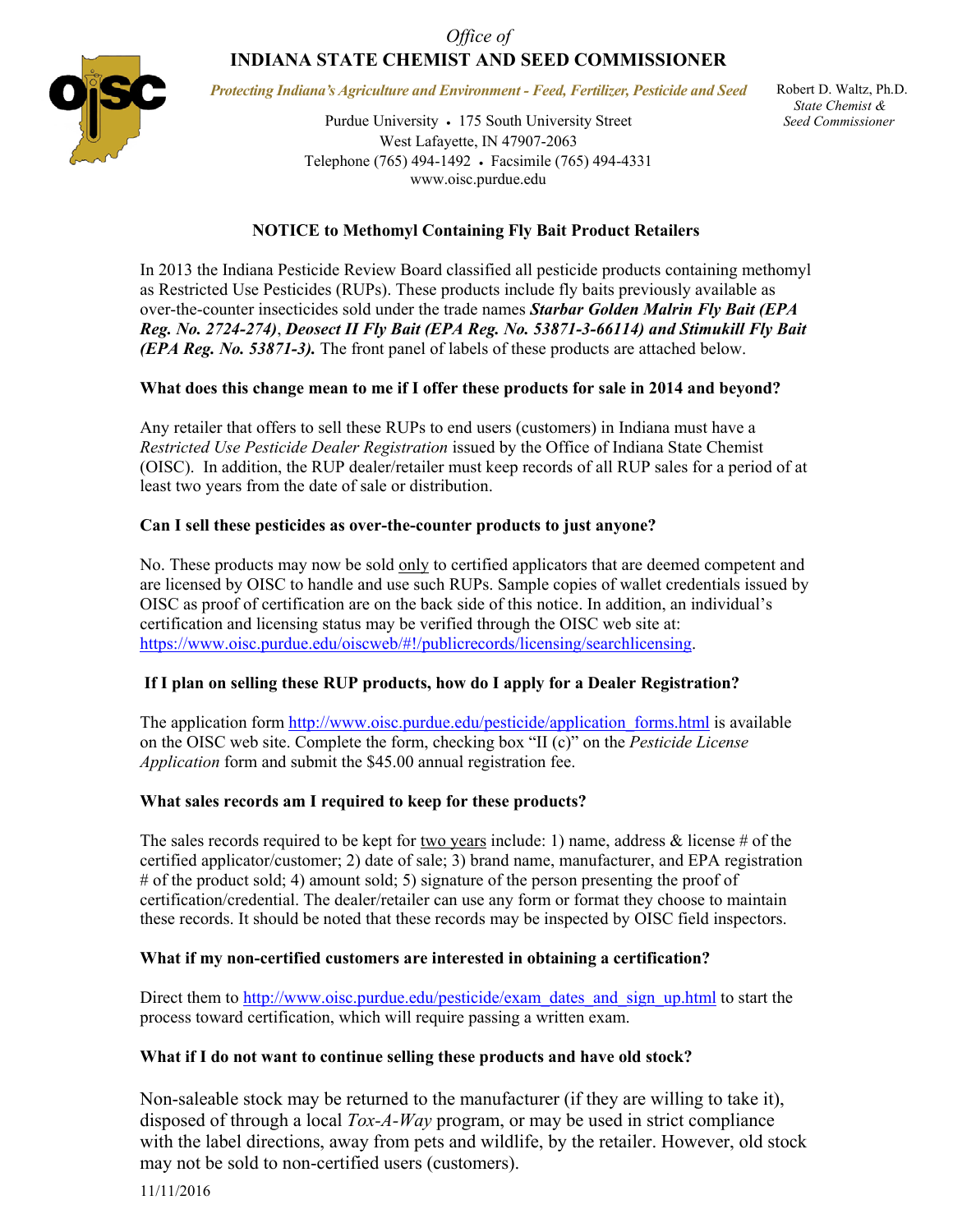



*Sample labels for methomyl fly bait products classified as RESTRICTED USE PESTICIDES in INDIANA*